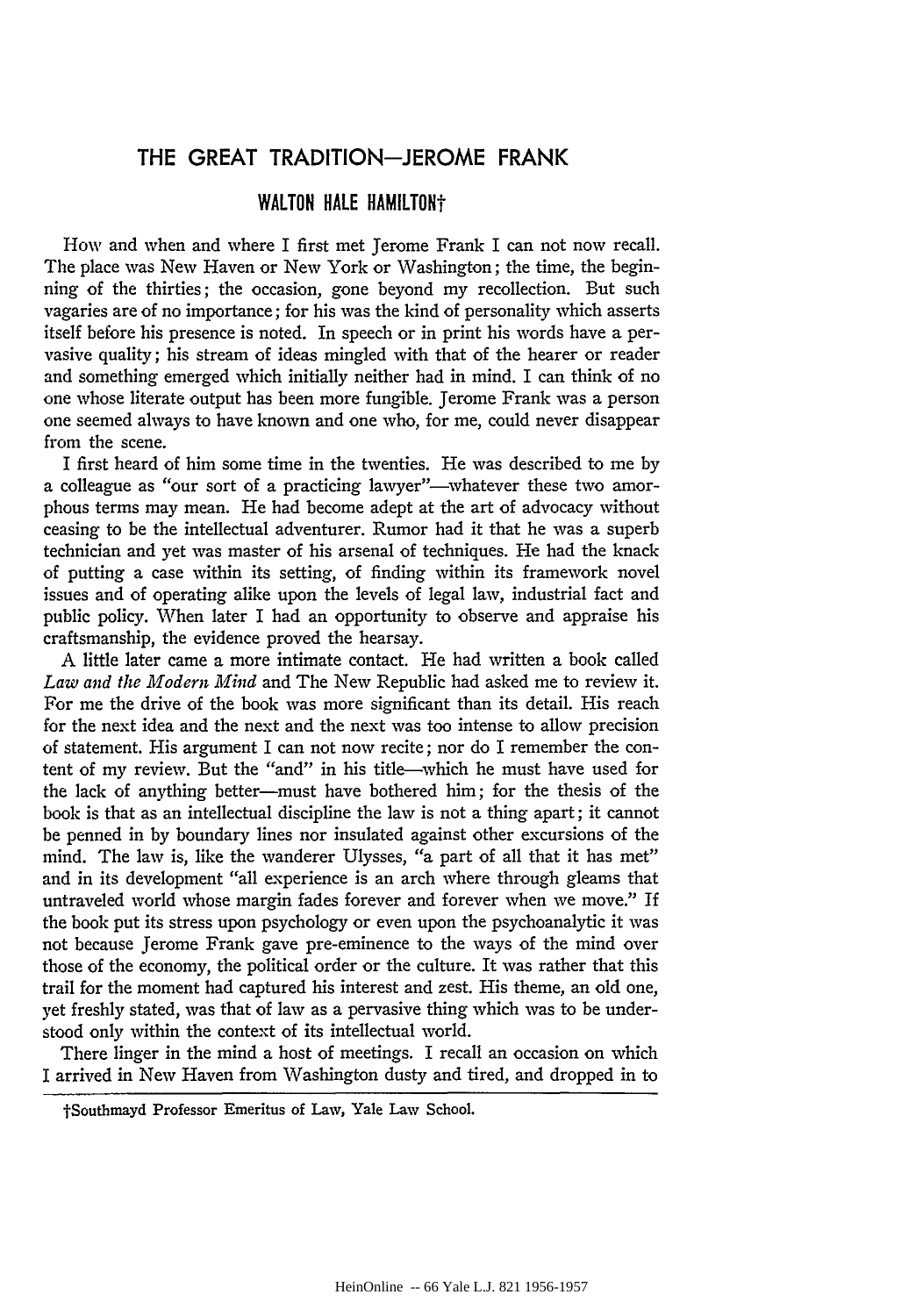Mory's for dinner. A call came from the corner, and as I walked over to join Jerome Frank he almost shouted, "Say, Hammy, I have made a remarkable discovery. The Jews do have a strain of Semitic blood." On a similar occasion and in the same hostelry I told him that on the train coming up I had read his article in the *Virginia Law Review* on "The Style of Mr. Justice Cardozo" and found it exciting. The piece had been published anonymously and, in admitting authorship, he said "I had a hell of a good time doing it." At another time I was stopping at the Gramercy Park Hotel in New York. With me there was a German learned in the law who a few years earlier had fled the Hitler regime. So I called Jerry---nothing would give him greater pleasure ... a deadline had to be met before midnight . . . he would have to deny himself ... maybe he could drop in for fifteen minutes ... yes, he would linger for a cocktail if half an hour would be sufficient. He came, lingered for the cocktail, stayed for dinner and left after midnight. I am sure it was only half-way hooky from judicial work which he played; for, although he maintained the utmost discretion, I am quite sure that a number of his questions had to do with a case on which he was then writing an opinion. This habit of getting help without ever asking for it, and without taking you into the secrets of the bench was a superb skill. Few judges can practice it without giving the show away. Nor can I forget a moment in his chambers when he shouted with glee "Did you see that priest going out? He is alike a Jesuit and a pragmatist."

The great want in our acquaintance is that I never had an opportunity to argue a case before him, but through presence in his courtroom I had occasion to watch him at his craft. He was quick to sense and to avoid the irrelevant ; even quicker to follow an argument in point, however novel it might have been. On a number of occasions, when arguing before a judge whose reach was a single octave I have longed for the subtlety, the intellectual curiosity and the zest for the trail which Jerome Frank always displayed on the bench. Once, when examining a distinguished ethnologist, I asked, "During those two years you spent in Africa, did you learn anything about the Indians of California?" The witness began with "Yes" when an interruption came from the bench, "Isn't this going a bit far afield?" I replied, "I don't think so, but I will yield to the superior wisdom of Your Honor. However, I would like to have an opportunity sometime to explore the matter with you in chambers." To this the reply was "Very well, you shall have it." A few minutes later, when a recess was called, I remarked to a colleague, "I feel cheated that Jerry wasn't sitting. He, the witness and I would all have had a grand hour or two on comparative anthropology."

Not so long ago Jerome Frank's publisher issued a new edition of *Law and the Modern Mind,* and again The New Republic asked me to review it. My task got no further than a reading of the preface. In it the author stated that he had made no change in the text as originally published. Without looking further, I notified the editors that I stood upon my former review. All of his life Jerome Frank was a trail blazer rather than a writer of classics. Always the new venture called before the old had been completed, and his drafts,